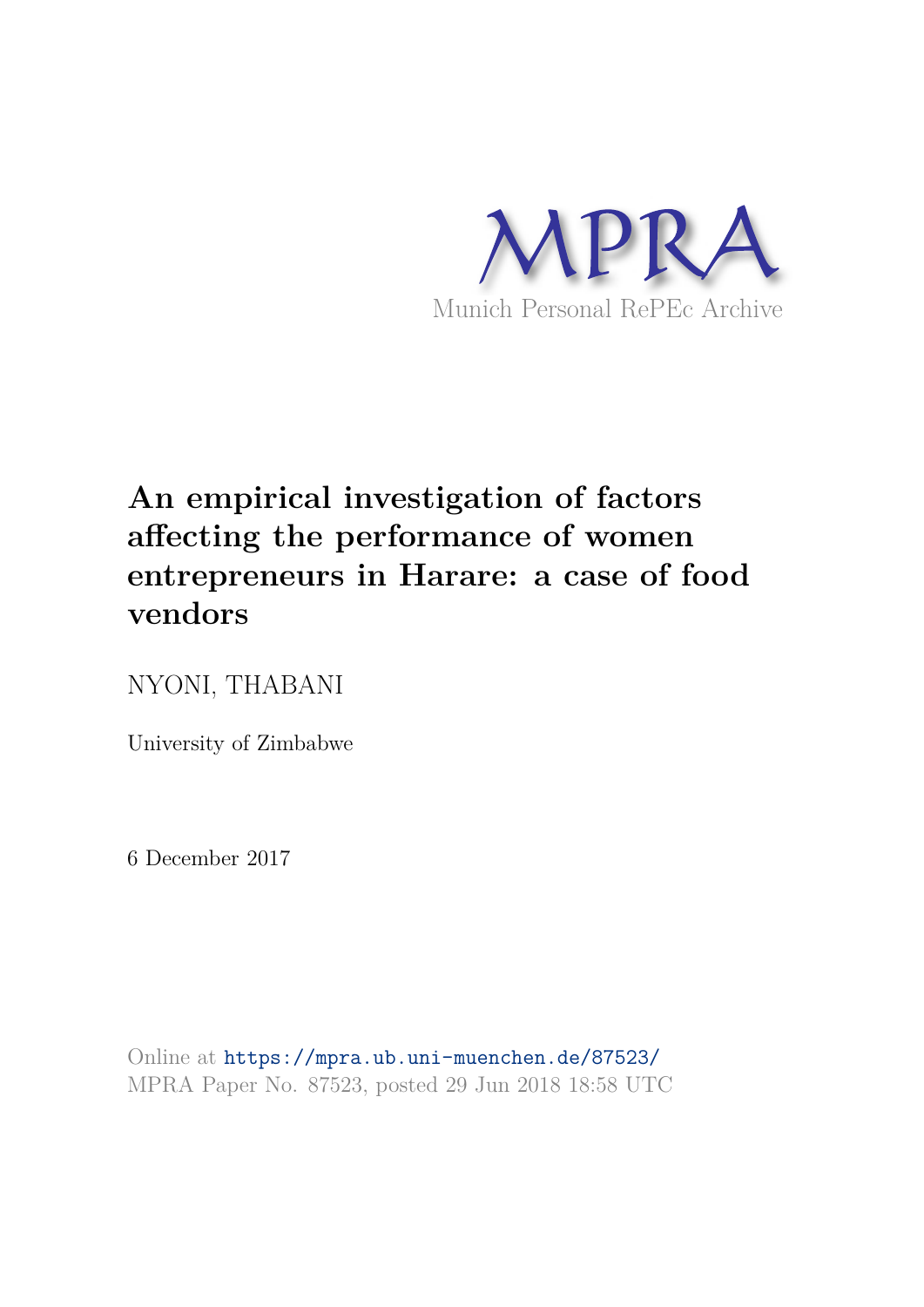# **AN EMPIRICAL INVESTIGATION OF FACTORS AFFECTING THE PERFORMANCE OF WOMEN ENTREPRENEURS IN HARARE: A CASE OF FOOD VENDORS**

Thabani Nyoni

Department of Economics, University of Zimbabwe, Harare, Zimbabwe Email: nyonithabani35@gmail.com

#### **Abstract**

*Zimbabwe, whose economy is under life support; continues to be characterized by company closures with many workers losing their jobs through retrenchments (Nyathi et al, 2018). This fragile economic situation has resulted in a number of Zimbabweans resorting to entrepreneurship as their last option. We note with kin interest that the growth of women entrepreneurs in Zimbabwe has also increased significantly. This study seeks to empirically investigate the factors that affect the performance of women entrepreneurs in Harare. The study adopts a case study approach, specifically focused on food vendors in Harare. Questionnaires consisting of structured and unstructured questions were used for data collection. The research employed purposive sampling to select the target population and 190 questionnaires were completed and analyzed. While consistent with both the psychological and economic theories of entrepreneurship, the results of this study also indicate that the performance of women entrepreneurs in the food vending sector in Zimbabwe continues to be hindered by a serious lack of adequate financial resources. The study managed to come up with two main policy recommendations that are envisioned to go a long way in improving the performance of women entrepreneurs in Zimbabwe.* 

**Key Words:** Entrepreneurship, Food Vendors, Women Entrepreneurs

# **INTRODUCTION & BACKGROUND**

Women – owned businesses are one of the fastest growing entrepreneurial populations in the world (Brush & Cooper, 2012). They make significant contributions to innovation, employment and wealth creation in all economies (Brush *et al*, 2006). Besides the contribution to economic growth and job creation, female entrepreneurs augment the diversity of entrepreneurship of any economy (Huarng *et al*, 2012; Reed *et al*, 2012) in addition to making inroads into female expression, fulfillment (Bahmani *et al*, 2012; Huarng *et al*, 2012), agency, emancipation and empowerment (Goss *et al*, 2011; Ramadani *et al*, 2015). As female entrepreneurship talent and potential remain poorly tapped in many contexts, there remains a great deal of benefit to be leveraged (Baughn *et al*, 2006; Ramadani *et al*, 2015). It is imperative to highlight the fact that the contribution of women entrepreneurs in Zimbabwe, just like in other countries; depends on their performance, which in turn is affected by the underlying factors, comprehension of which is a crucial stepping stone towards nurturing a balanced economy and sustainable growth in the long run.

# **Objectives**

The main objective of the study is to empirically examine the factors affecting the performance of women entrepreneurs in Harare within the food vending sector and recommend policy prescriptions to be adopted in order to materialize growth and sustainability of women entrepreneurs in the food vending sector. To achieve this main objective, the following specific objectives guided the study:

i. To investigate the factors affecting the performance of women food vendors.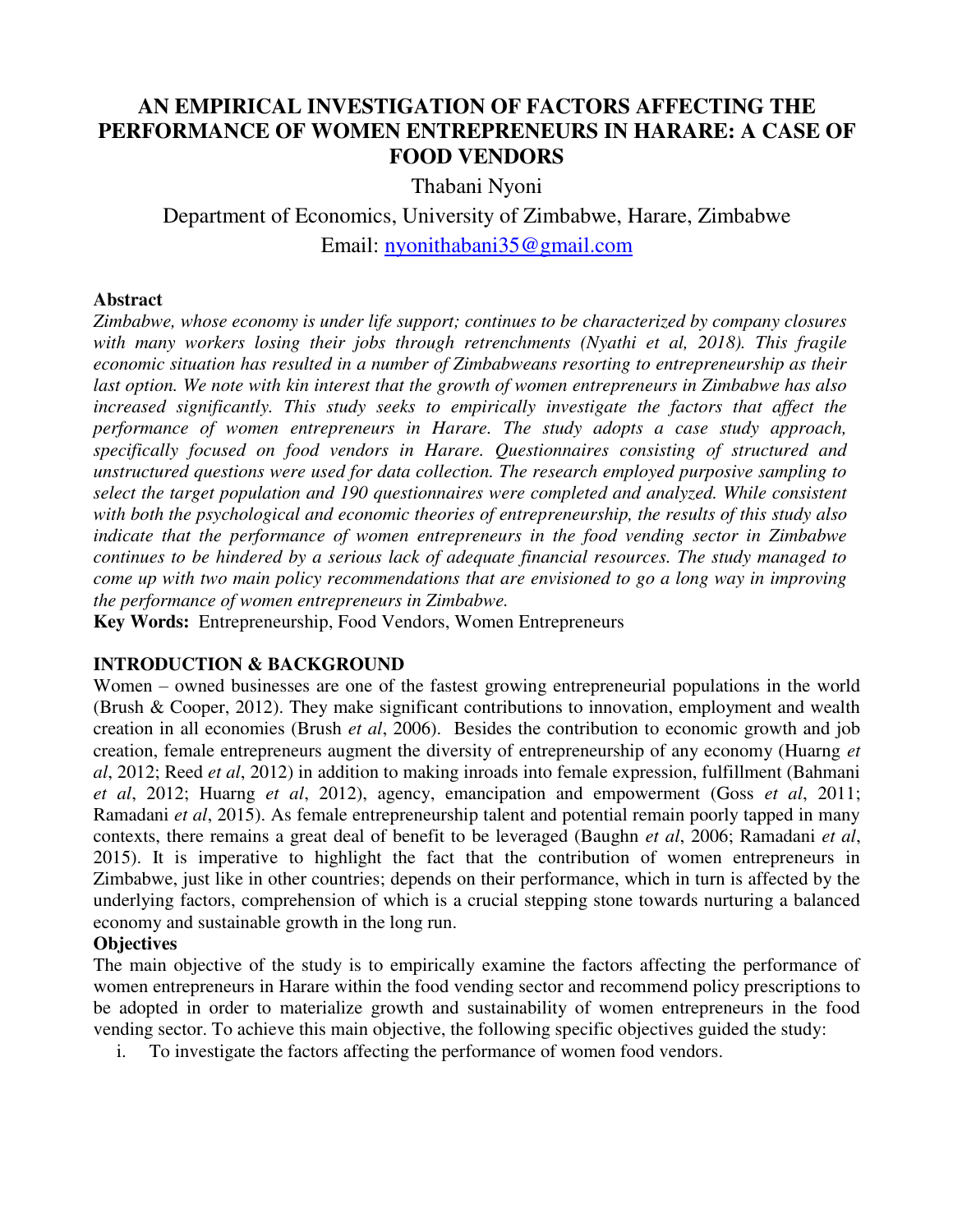ii. To analyze the level of support given to women food vendors by the government and or non –

governmental organizations (NGOs).

#### **Relevance of the study**

There is an increased focus on female entrepreneurship globally in light of tangible evidence of the significance of new business creation for economic growth and development (Lawton – Smith, 2016; Bergmann *et al*, 2014; Jamali, 2009; Langowitz & Minniti, 2007). While women's entrepreneurship is a central aspect of economic development and public policy concern in most countries, scholarly research about their entrepreneurial activities is comparatively scarce (Usman, 2008). Most Zimbabwean studies on women's entrepreneurship are biased towards street vendors (the ones who form part of the informal sector) e.g Njaya (2014a, b, c & d; 2015; 2016); Mazhambe (2017) and Zikhali (2017). This study is quite different from mainstream studies because it strictly focuses on women food vendors in the formal sector (the ones who form part of the registered micro and small enterprises) in Harare. The results of the study are envisioned to assist policy makers in improving and promoting women entrepreneurship in Zimbabwe.

#### **LITERATURE REVIEW**

#### **Theoretical Literature Review**

The psychological theory of entrepreneurship, having proposed by early psychologists; identifies traits, motives and personalities as the fundamental factors that enhance the entrepreneurial spirit in an individual. In fact, the psychologists argue that factors such as the desire for achievement, internal locus of control, energy/strength, need for independence/freedom and risk appetite are important in improving the performance of entrepreneurs.

In contrast to the psychologists, the sociological theory of entrepreneurship avers that entrepreneurial behaviour is a function of the individual's interaction with society. This apparently means the entrepreneur is literally made by the society in which they reside. The primary argument of the sociologists is that for one to be a good entrepreneur, he / she needs to be able to adapt to his / her environment. The ability to adapt to the environment places the entrepreneur at a better position in terms of identifying business opportunities. The environment can be a pull or push factor in women entrepreneurship. In Zimbabwe, the harsh economic environment is believed to be the one that has necessitated the growth of women entrepreneurship.

Economists in contrast to both the psychologists and sociologists, argue that the entrepreneur is an agent of economic change. The economic theory of entrepreneurship argues that entrepreneurs mainly engage in entrepreneurial activities in order to gain profit. Women entrepreneurs in Zimbabwe are undoubtedly motivated by the need for profit in their entrepreneurial endeavors. In this regard, the entrepreneur is seen as a risk taker who purchases at a certain price to sell at an uncertain price and in the process the entrepreneur either makes a profit or a loss.

#### **Empirical Literature Review**

In a study focused on a number of African countries, Kithae *et al* (2012) found out that availability of business information, access to finance, availability of managerial experience and access to infrastructure are the factors that affect the performance of women – owned SMEs. In Kenya, Onyango (2012) looked at factors affecting the performance of small scale fruit businesses in Nakuru town centre and found out that business location, as well as education & training are the most important factors that affect the performance of women entrepreneurs. In a more recent study, once again in Kenya, Wangari (2017) investigated factors affecting the performance of businesses owned by female entrepreneurs and found out that personal characteristics of female entrepreneurs, financial access, lack of own operating premises, stiff competition and access to technology are some of the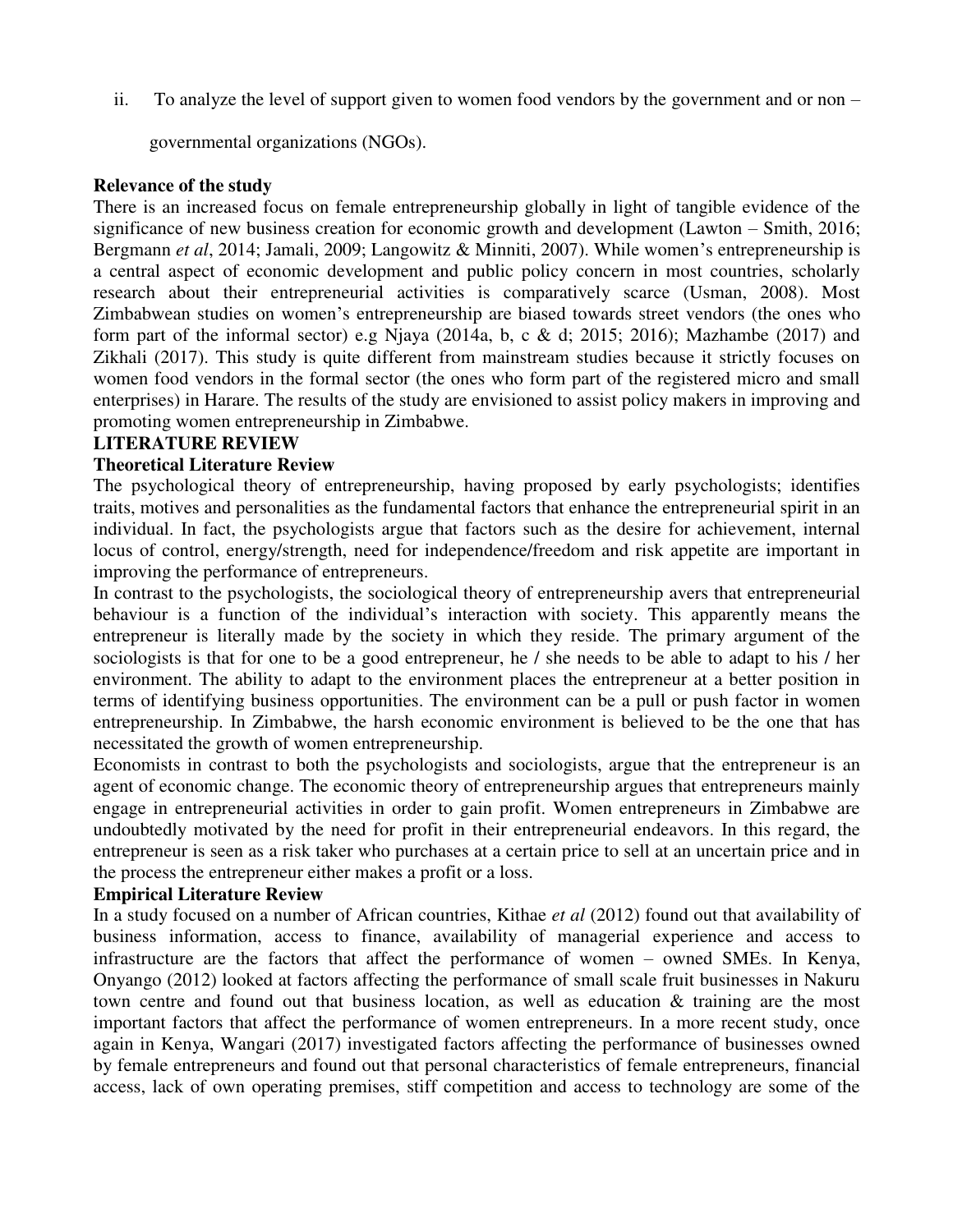most important factors that affect the performance of women – led businesses. Closer to Zimbabwe, Chinomona & Maziriri (2015) studied challenges faced by women entrepreneurs in South Africa and concluded that lack of education & training, lack of access to finance, gender discrimination, negative attitudes and inadequate resources are the main factors that hinder the performance of women entrepreneurs.

# **MATERIALS & METHODS**

This study was conducted in Harare at Mbare Bus Terminus, Mbare Musika, Market Square, Copacabana Market and 4<sup>th</sup> Street Bus Terminus where food vendors are increasingly sprouted. The study adopted the purposive sampling technique in order to select 190 food vending women. This sampling technique is quite relevant in this study because the respondents were located in similar areas and doing synonymous entrepreneurial ventures, that is; food vending. Questionnaires were used for data collection. A pilot study was also carried out to ensure validity of the questionnaire, particularly in terms of clarity and appropriateness of questions.

# **DATA PRESENTATION, ANALYSIS & DISCUSSION Demographic Profile of Respondents (***Women Food Entrepreneurs***)**

#### *Age of the Respondents*

As shown below, most (i.e. 42%) respondents are in the youthful age group. A young population has a great potential of improving the economy, especially if resources and opportunities are available.



**Figure 1** 

**Source:** Field Notes, 2018.

# *Marital Status of the respondents*

As shown below, most (i.e. 39%) women are married. Marriage gives women another responsibility of taking care of the family.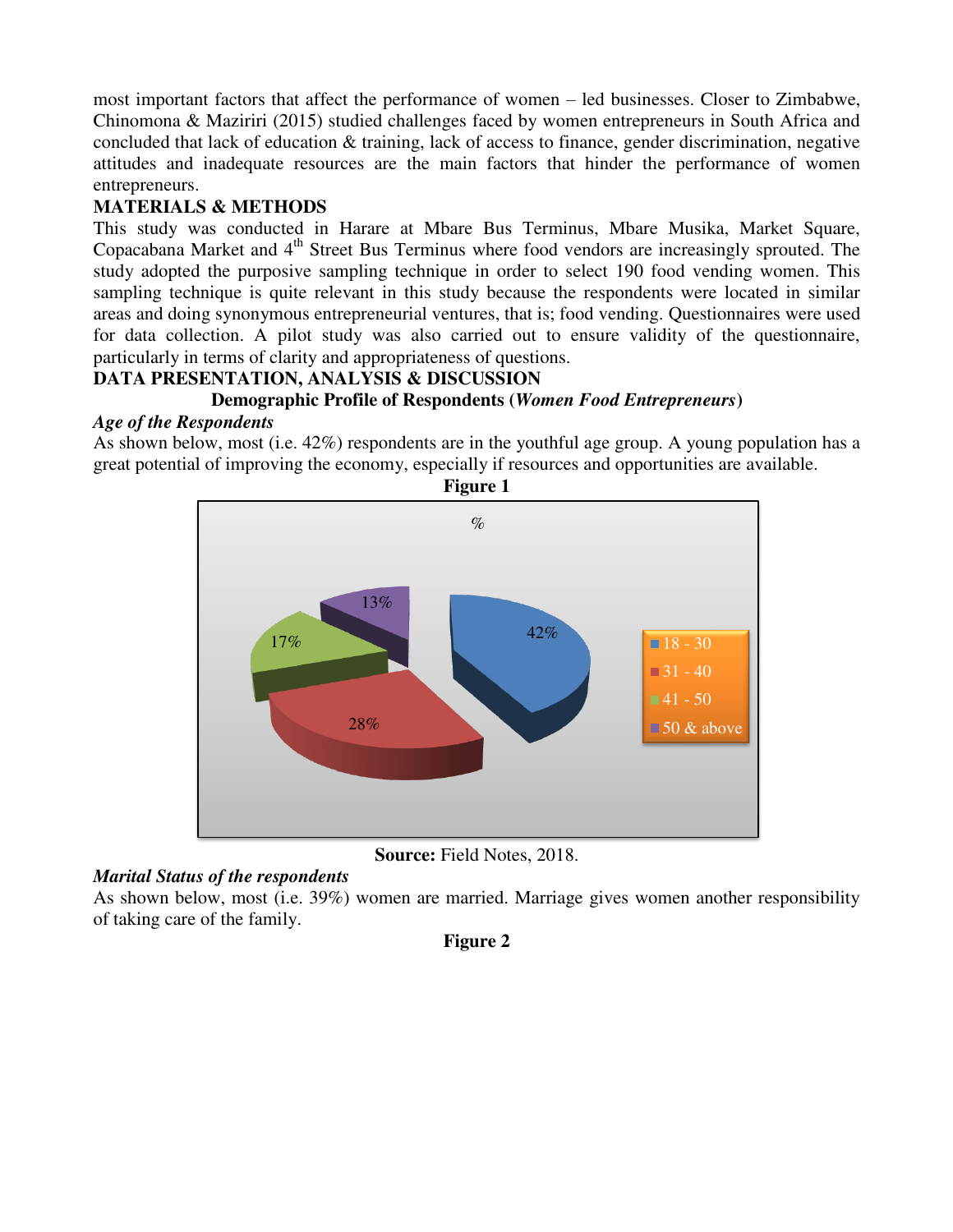

**Source:** Field Notes, 2018.

# *Education level of Respondents*

Most respondents are holders of the O' level certificate. Only 2% of the women entrepreneurs sampled are holders of at least a Master's degree.



**Source:** Field Notes, 2018.

# *Pre – Employment Status*

Very few women, that is; only 6% have been employed before. Most of them (86%) were previously full – time housewives.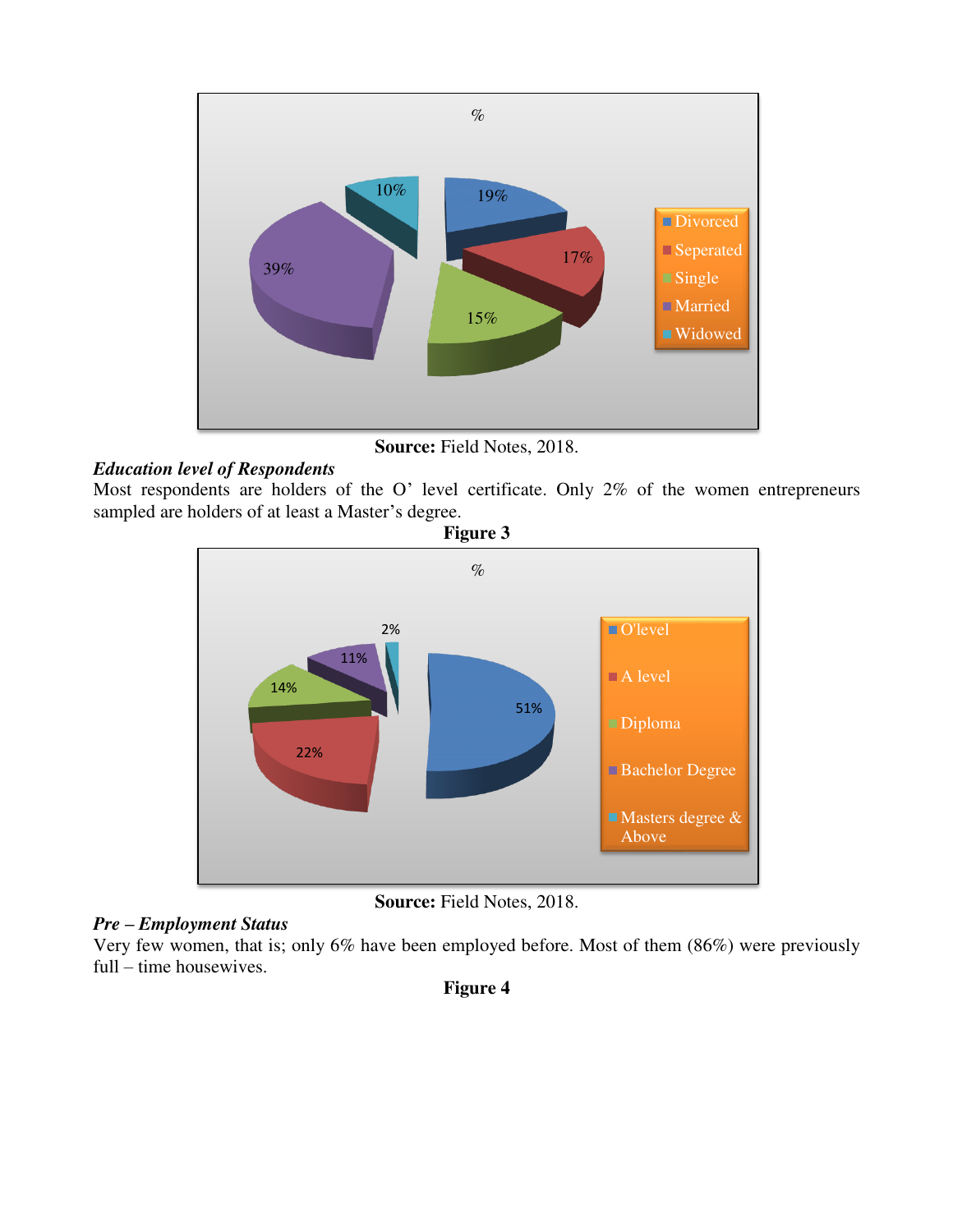

**Source:** Field Notes, 2018.

#### *Other Sources of Income*

As shown below, most women (95.26%) depend on food vending as the only source of income. These findings are consistent with Mazhambe (2017).



**Source:** Field Notes, 2018.

#### **Structure of Businesses Ownership**

The figure below indicates that most (84%) food vending businesses are personally owned by the women entrepreneurs.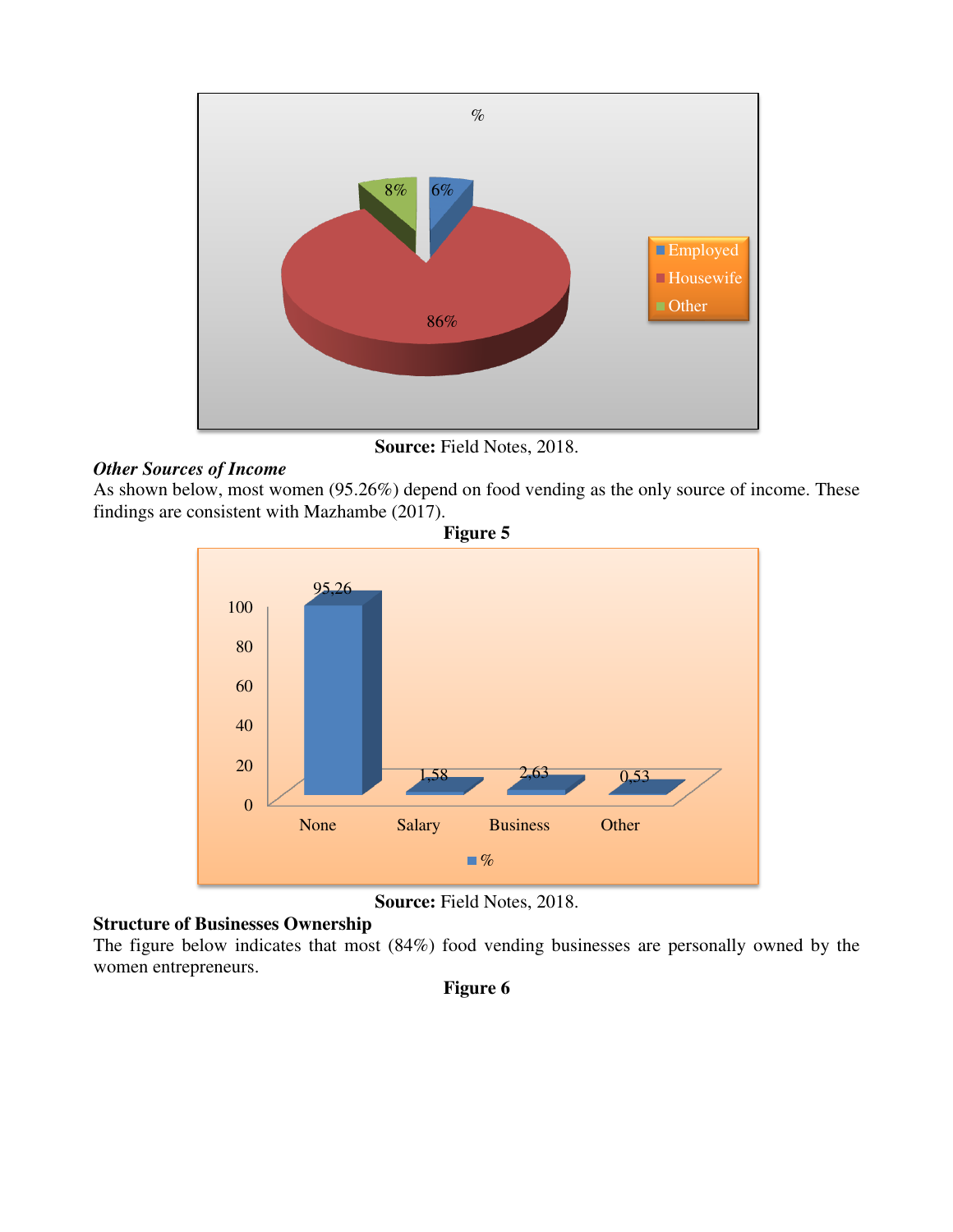



# **Extent to Which Food Vending Offer Employment to Other People**

Most food vendors (45.79%) have indicated that their businesses do not necessarily offer much employment to other people. This could be attributed to the fact that most of these ventures are one person businesses.

|                            | Table 1          |                |                           |  |
|----------------------------|------------------|----------------|---------------------------|--|
| <b>Number of Employees</b> | <b>Frequency</b> | <b>Percent</b> | <b>Cumulative Percent</b> |  |
| <b>Non</b>                 | 87               | 45.79          | 45.79                     |  |
| $1 - 5$                    | 62               | 32.63          | 78.42                     |  |
| $5 - 10$                   | 41               | 21.58          | 100.0                     |  |
| <b>Total</b>               | <b>190</b>       | 100            |                           |  |
| Source: Field Notes, 2018. |                  |                |                           |  |

#### **Permanent Employees**

Most food vendors (65.79%) have become permanent employees of their own ventures.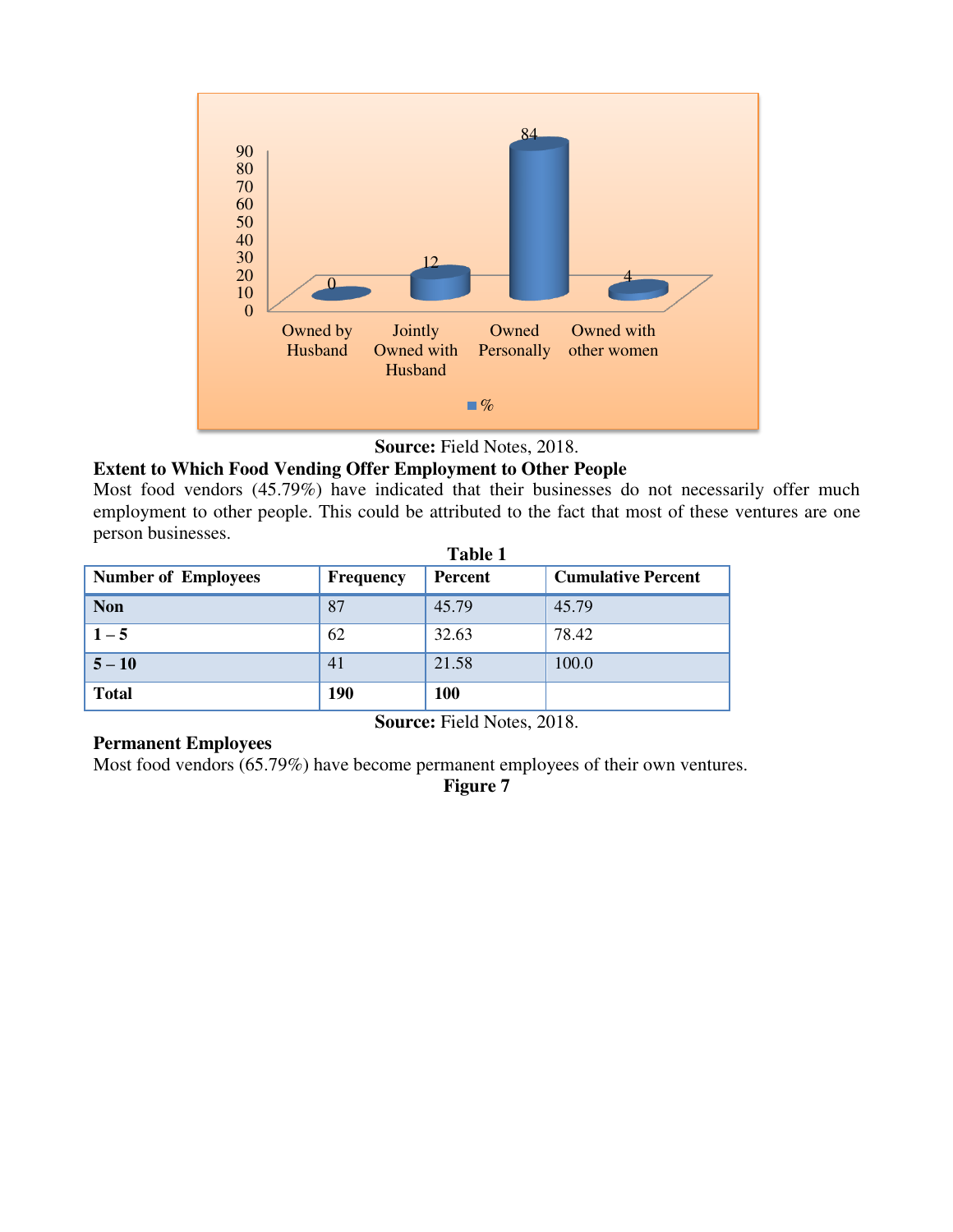

**Source:** Field Notes, 2018.

#### **Motivation for Business Start up**

There are number of factors that influence women to start up food vending ventures. Below are the factors that have motivated women entrepreneurs in Harare. It can be seen that all of the women food vendors were motivated by the need to be self – employed and also generate income, thereby confirming the economic theory of entrepreneurship. All of them indicated that they also wanted to be their own boss, thereby confirming the psychological theory of entrepreneurship which also highlights that individuals may engage in business in order to gain independence and achieve something on their own. It is quite unfortunate to note that not even a single woman has been motivated by the availability of government loans. This could be attributed to the undeniable fact that the government of Zimbabwe rarely avails loans to women entrepreneurs, especially the micro enterprises who have mushroomed in Harare.

**Table 2** 

|                                                    | Tadic 2          |            |  |  |  |
|----------------------------------------------------|------------------|------------|--|--|--|
| <b>Motivational factors</b>                        | <b>Frequency</b> | Percentage |  |  |  |
| Desire to do something new                         | 71               | 37.4       |  |  |  |
| The need to generate self – employment $\&$ income | 190              | 100        |  |  |  |
| To enjoy total independence as own boss            | 190              | 100        |  |  |  |
| The need to gain recognition                       | 183              | 96.3       |  |  |  |
| The need to make use of professional experience    | 13               | 6.8        |  |  |  |
| The need to salvage late parents' businesses       | 91               | 47.9       |  |  |  |
| <b>Availability of government loans</b>            |                  |            |  |  |  |

# **Source:** Field Notes, 2018

**The Factors Affecting the Performance of Women Food Vendors** 

Most (87%) respondents lament over the lack of financing. These findings are consistent with a number of previous studies such as Wangari (2017), Chinomona & Maziriri (2015), Kithae *et al* (2012) and Onyango (2012) amongst others. In most economically distressed countries such Zimbabwe, lack of finance is one of the most prominent problems that negatively affect businesses development, especially micro, small and medium enterprises.

**Table 3**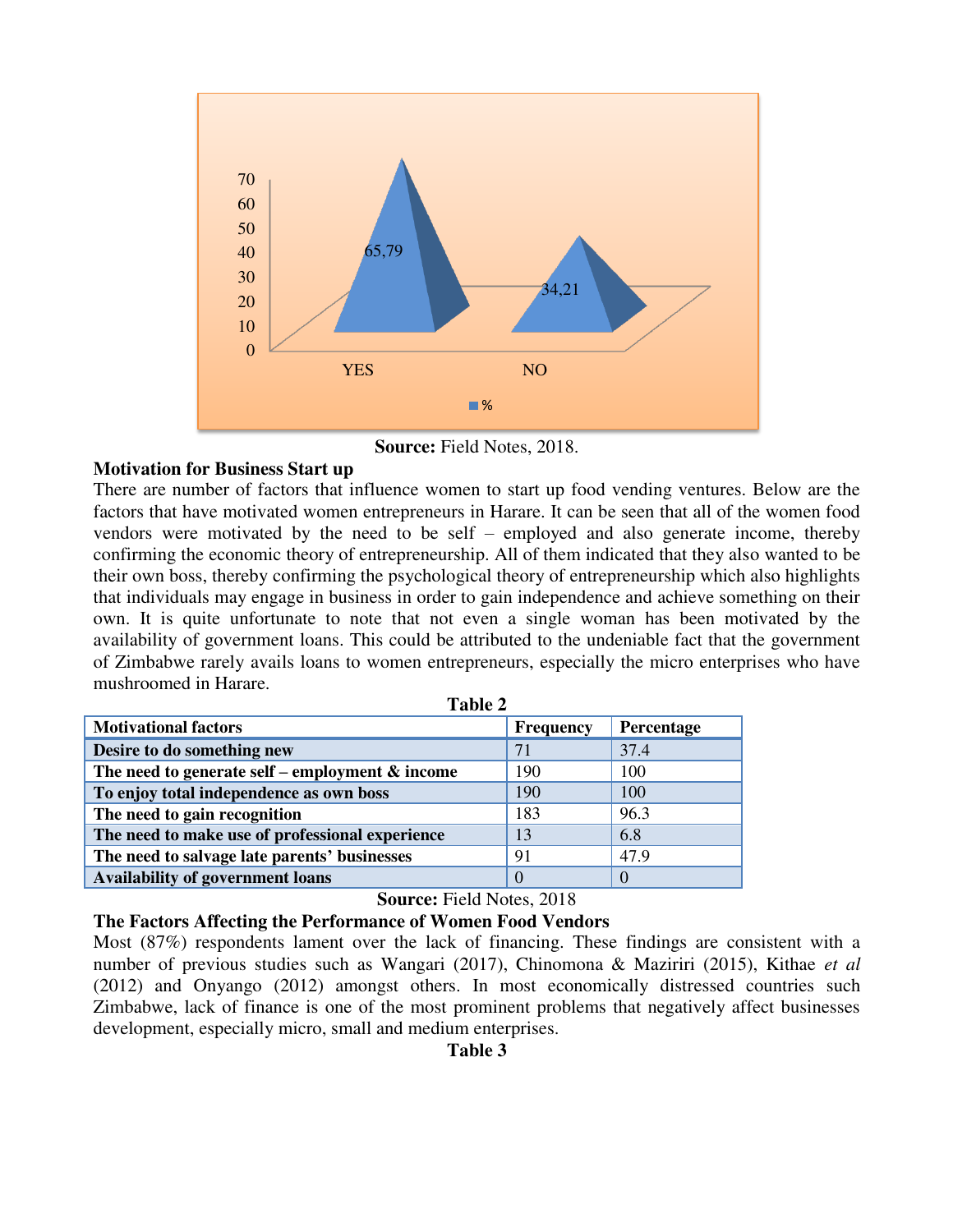| Factors Affecting (Food Vending) Business<br><b>Development</b> | <b>Frequency</b> | Percentage |
|-----------------------------------------------------------------|------------------|------------|
| <b>Source of Finance</b>                                        | 165              | 87         |
| <b>Cultural environment</b>                                     | 33               | 17         |
| Lack of own operating premises                                  | 69               | 36         |
| Competition                                                     | 147              | 77         |
| <b>Isolation from business networks</b>                         | 67               | 35         |
| <b>Waste Disposal</b>                                           | 86               | 45         |
| <b>Great fear of failure</b>                                    | 88               | 46         |
| <b>Pressure of Childcare</b>                                    | 76               | 40         |
| Pricing                                                         | 154              | 81         |
| <b>Proper place suitable for business</b>                       | 137              | 72         |

**Source:** Field Notes, 2018.

# **Support from Government and or Donors**

Most (52.11%) of the women entrepreneurs strongly disagreed to the statement that they have received any form of support whether from government or non – governmental organizations. This is clear indication that support that is alleged to be coming from the government through the Ministry for Women, needs to be revisited and revised because it has not made any difference.



**Source:** Field Notes, 2018

# **RECOMMENDATIONS**

The study recommends the following main policy prescriptions:

- i. The government of Zimbabwe should offer education & training and advice especially on food – handling and preparation in order to ensure food safety. In this regard there should be regular inspection by government agencies to ensure food safety to all consumers.
- ii. Through the Ministry for Women Affairs, the government of Zimbabwe should offer the much needed financial support to women entrepreneurs.

# **CONCLUSION**

The importance of women entrepreneurship has significantly gained recognition in Zimbabwe and yet a large number of women entrepreneurs continue to open businesses that suddenly loose life whilst in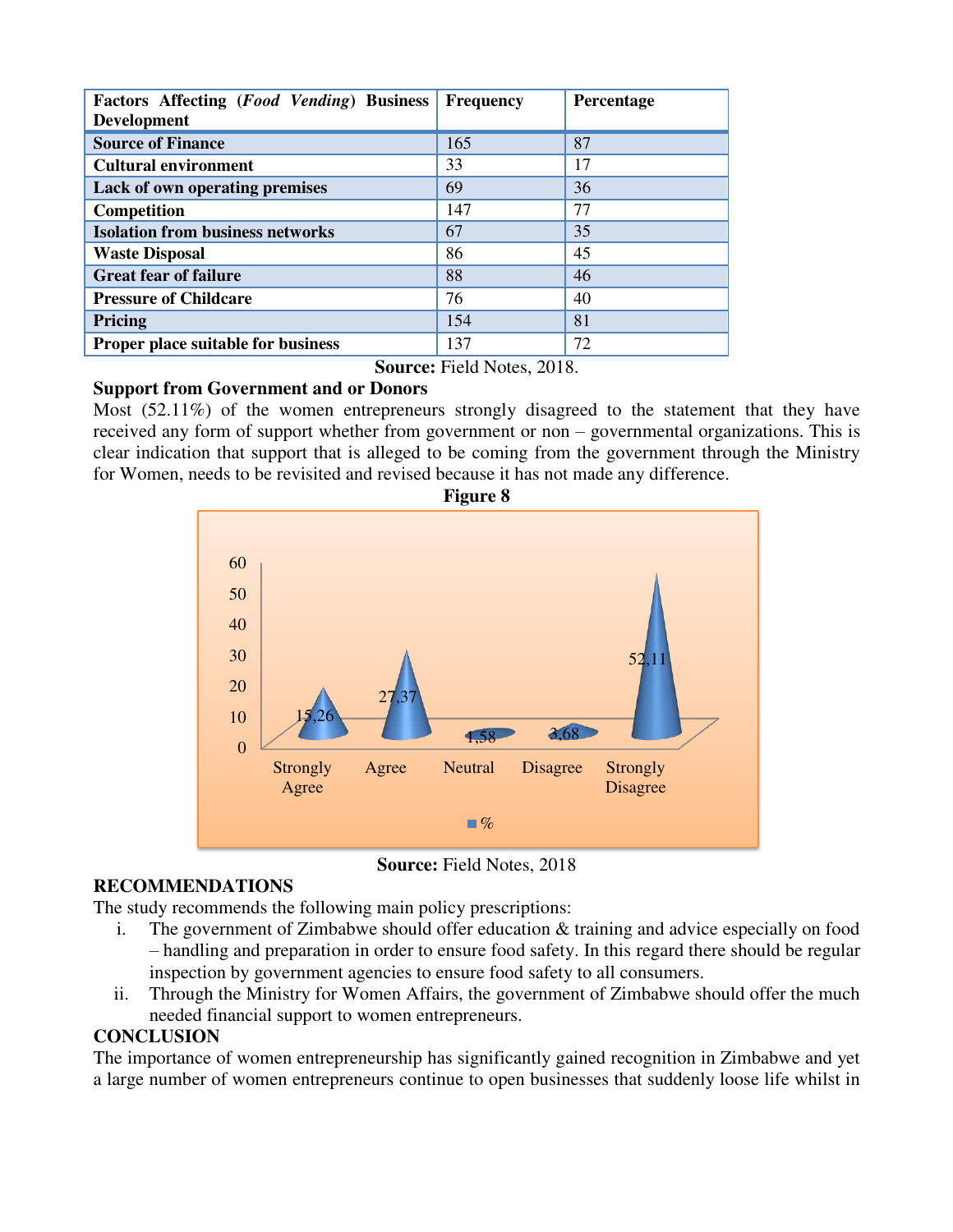their embryonic stages. However, it is clear that the government of Zimbabwe is really concerned about women entrepreneurship development. What is now needed is to practically implement the above policy recommendations along with various other government initiatives that already exist. The main aim of the study was to empirically examine the factors affecting the performance of women entrepreneurs in Harare within the food vending sector. The results of the study will go an extra mile in sensitizing not only the *women – entrepreneurship gospel* but also the need for a conducive political and economic landscape in Zimbabwe.

#### **REFERENCES**

- [1] Bahmani, S., Sotos, F. E & Garcia, I. P (2012). Women, Research and Entrepreneurship, Women's Entrepreneurship and Economics, *Springer* – New York.
- [2] Bergmann, H., Muller, S & Schrettle, T (2014). The use of global entrepreneurship monitor data in academic research: a critical inventory and future potentials, *International Journal of Entrepreneurial Venturing*, 6 (3): 242 – 276.
- [3] Chinomona, E & Maziriri, E. T (2015). Women in Action: Challenges Facing Women Entrepreneurs in the Gauteng Province of South Africa, *International Business & Economics Research Journal*, 14 (6): 835 – 850.
- [4] Huarng, K. H., Mas Tur, A & Yu, T. K (2012). Factors affecting the success of women entrepreneurs, *International Entrepreneurship and Management Journal*, 8 (4): 487 – 497.
- [5] Jamali, D (2009). Constraints and opportunities facing women entrepreneurs in developing countries: a relational perspective, *Gender in Management: An International Journal*, 24 (4):  $232 - 251$ .
- [6] Kithae, P. P., Gakure, R. W & Munyao, L. M (2012). The place of micro and small enterprises in Kenya in achievement of Kenya's vision 2030, *Journal of US – China Public Administration*, 9 (12): 1432 – 1440.
- [7] Langowitz, N & Minniti, M (2007). The entrepreneurial propensity of women, *Entrepreneurship: Theory and Practice*, 31 (3): 341 – 364.
- [8] Mazhambe, A (2017). Assessment of the contribution of street vending to the Zimbabwean economy: a case of street vendors in Harare CBD, *IOSR Journal of Business and Management (IOSR – JBM)*, 19 (9): 91 – 100.
- [9] Njaya, T (2014a). Operations of street food vendors and their impact on sustainable urban life in density suburbs of Harare, in Zimbabwe, *Asian Journal of Economic Modeling*, 2 (1): 18 – 31.
- [10] Njaya, T (2014b). Employment creation or sheer survival: a case of street vendors of Harare Metropolitan in Zimbabwe, *Global Journal of Advanced Research*, 1 (2): 264 – 274.
- [11] Njaya, T (2014c). Coping with informality and illegality: the case of street entrepreneurs of Harare Metropolitan, Zimbabwe, *Asian Journal of Economic Modeling*, 2 (2):  $93 - 102$ .
- [12] Njaya, T (2014d). Nature, Operations and Socio Economic Features of Street Food Entrepreneurs of Harare, Zimbabwe, *IOSR Journal of Humanities and Social Science (IOSR – JHSS)*, 19 (4): 49 – 58.
- [13] Njaya, T (2015). Strategies for Daily Survival: The Role of Social Capital among Street Vendors of Harare Metropolitan, *IOSR Journal of Humanities and Social Science*, 20  $(7): 98 - 105.$
- [14] Njaya, T (2016). An evaluation of income disparities between male and female street vendors of Harare in Zimbabwe, *Journal of Social Sciences and Humanities*, 2 (3): 106 – 114.
- [15] Nyathi, K. A., Nyoni, T., Nyoni, M & Bonga, W. G (2018). The Role of Accounting Information in the Success of Small & Medium Enterprises in Zimbabwe: A Case of Harare,